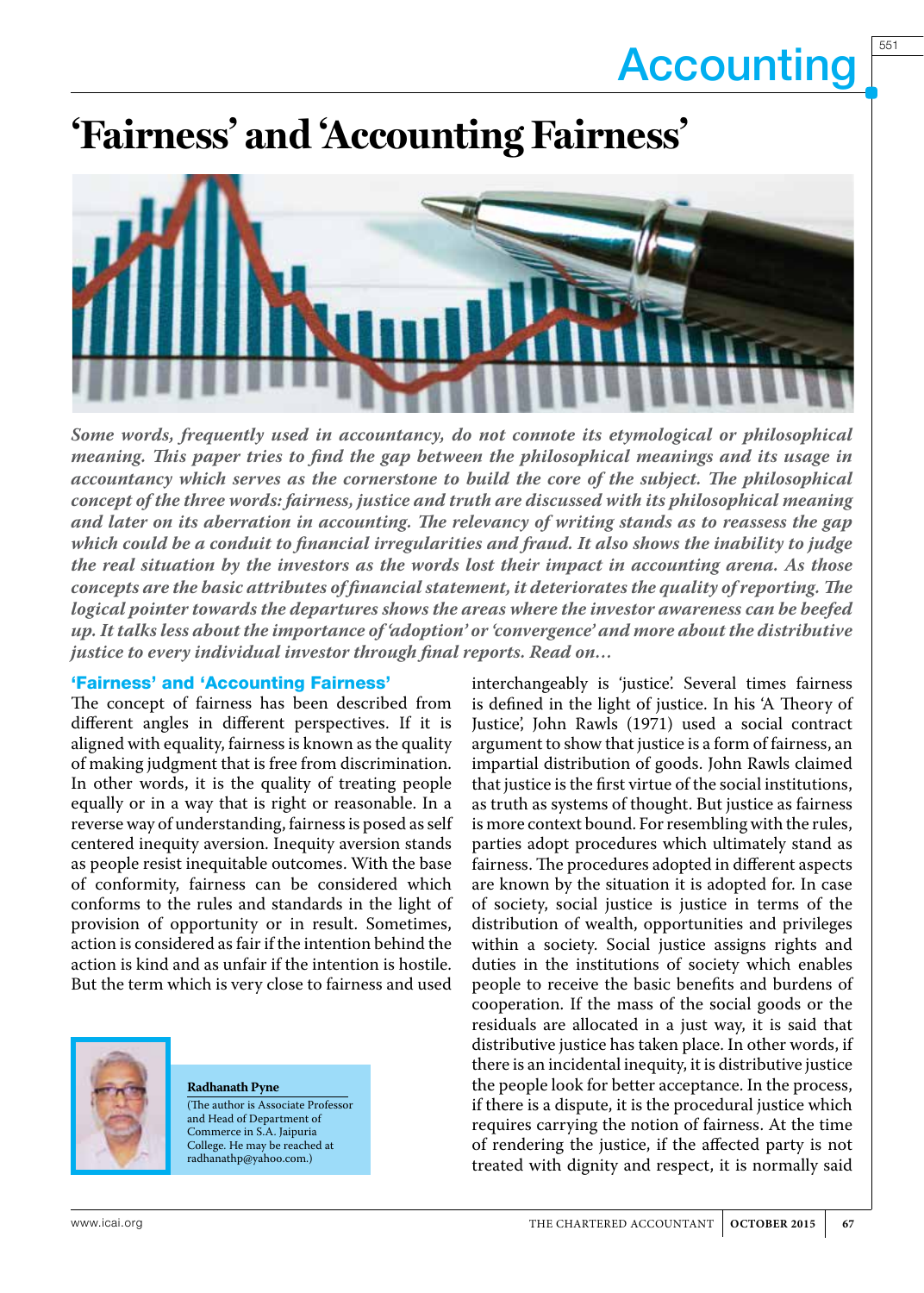that interactional justice has not been restored. Fairness in dealing stands as interpersonal justice and informational justice.

Accounting is a technique to record the wealth managing activities. The owner of the wealth expects a fair dealing from its initial use. Unfair reporting to the owner creates suspicion about the activities of their agents. The repeated occurrence of several financial frauds raises doubt about the understanding of the concept of fairness from the point of investors and the auditors. Investors get unnerved as their fellow financiers are cheated, as in reality, majority of them are not acquainted with the facts. Thus, fair reporting is the only feedback from the people who handle their money.

Fairness is best understood in the professional accounting as an expression of the neutrality of the accountant in the preparation of financial reports. Fairness in accounting is considered as the basic standard which is applied to measure other standard (Patillo, 1965) as it implies 'ethical considerations'. In case of auditor who being fair, is meant complied with standard which is created by his own (Kohler, 1967). Lev (1988) has advocated equity win semblance to fairness. But it also differentiated equality of opportunity with the equality of outcome and equality of opportunity is the sole principle of justice guiding government's decisions. William (1987) linked accounting with efficiency with distribution which attracts the distributive justice.

Practice of fairness depends on the objective and strategy of the issue. Gradually, the methods of creativity, based on the rules of accounting, has unfurled many dimensions, most of them are not easy to diagnose by the investors in general. So, fairness evolves in the mind of the governing people, at first, which is basically reflected in the report through accounting. Development of honesty, integrity and morality of the management depends on the shaping of their character from the age of becoming. Justification of fairness remains subjective. The rule based standard of accounting has tried to reduce the subjectivity and unwanted creativity in the report. But, it also stimulates the recorders to be financially strategic as per the objective of the governance. So, fairness remains uncared for.

Rawls's theory of just institution may be offered as a concept of fairness in accounting. The potential reliance on the veil of ignorance in all the situations calling for an accounting choice is suggested eventually to yield solutions that are neutral, fair and socially just. Williams (1987) elaborates that

Rawlsian principles may prove to be a useful set of premises for speculation about alternative accounting systems. While Rawls is interested in the justice of one or another pattern of distribution, Nozick (1974) is interested in 'process' through which distribution comes about. According to Nozick, an individual's entitlement does not result in net loss. The remaining is used by others. Nozick's theory is a special kind of distributive justice. It is a theory of justice in holdings. Fairness in Nozick's idea can be used in holding an efficient market which allows a just transfer to shareholder.

Gerwith (1978), while explaining justice, emphasised on moral principle which helps to distinguish the morally right and morally wrong. The previous contributors of justice have ignored the two basic extremes, one, the independent right to well being and other, the independent right to freedom. These two Gerwithian attributes have been used in accounting. There should be a facilitative arrangement by the accounting activities to redistribution of wealth and effective exercise of fundamental rights to freedom. In case of such execution, following questions are to be taken care of – (i) which persons' interest ought to be favorably considered, (ii) which interested is to be served based on primacy of freedom and well being and (iii) the question of becoming moral while considering other peoples' interest.

Finally, the fairness in accounting and auditing attracts some attributes like the just institution, distributive justice, neutrality in presentation, justice in outcome and morality of rights and freedom. It is not difficult to correlate one concept with other. The fairness in distribution can be attached with the entitlement issue of efficient market and just institution may be a guarantor of implementer of the rights to freedom and well being of the shareholders.

#### 'Justice' and 'Accounting Justice'

But there are certain restrictions of using the word 'fairness' in accounting. Judgments of fairness are not always made in a manner that is consistent with

Fairness is best understood in the professional accounting as an expression of the neutrality of the accountant in the preparation of financial reports. Fairness in accounting is considered as the basic standard which is applied to measure other standard (Patillo, 1965) as it implies 'ethical considerations'.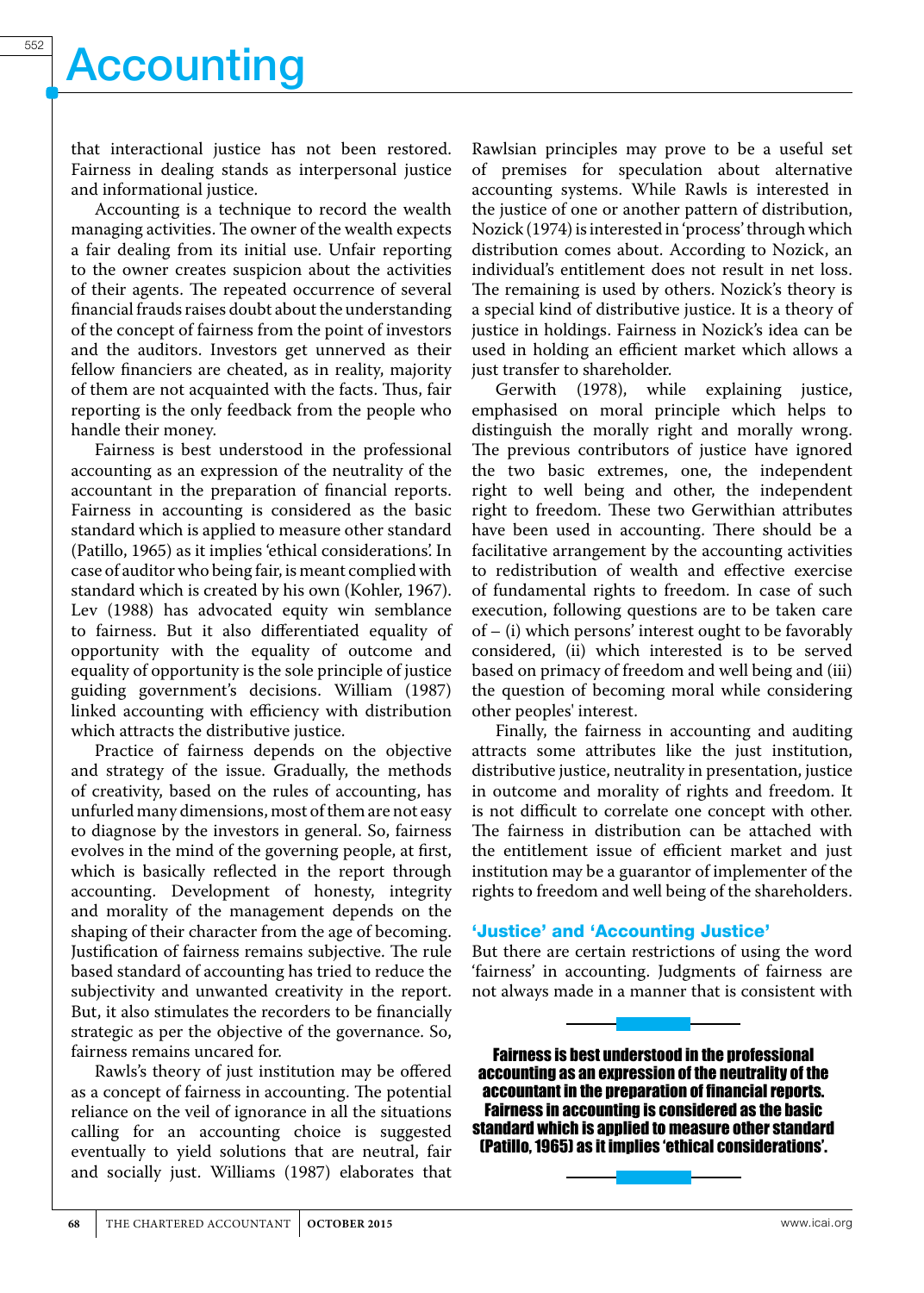economic rationality. Instead, judgments of fairness are guided by a number of psychological principles (Kahneman *et al,* 1986). In an award winning article, Chris Cooke (1986) differs with Rawls that fairness is a conception of justice. According to his view, the concept of fairness and justice is distinct from one another and prevalently, the concept of justice is inherently more important than fairness. In accounting his axiom is more apt when he (Cooke) says that it is generally agreed that the basic concept of social justice is that people must receive from the state their dues. Concept of fairness was described as the common factor of 'control' in fairness rather than justice in it. He (Cooke) denied the notion of relevant reasons in every inequality. If justice determines the citizen's position is due to 'relevant reasons' then fairness is about a citizen's position determined by factors within its control as approved to influence by luck. This is the principal difference between justice and fairness.

In accounting too, the equality of opportunity may stand as a crude yardstick to measure fairness. A fair society is one governed by the principle of equality of opportunity. Cohen (2009) describes three types of equality of opportunity; firstly, there is the traditional view of equality of opportunity whereby differences of outcome are not affected by gender, race, sexuality, *etc.* Secondly, conception of equality is described as left-liberal view. This equality removes the socially constructed states restrictions. The last one is the socialist version of equality of opportunity is the only one that is fair, this means that fairness is egalitarianism. Rawls (1958) rejects egalitarianism, but claims to support fairness and thus, misses this aspect of "control" that is crucial to fairness. In accounting, the aspect of control and equality of opportunity both are important.

Accounting justice is much nearer to the meaning of rationality. Accounting prudence is the most coveted issue to the investors. Judgment in accounting does not mean to adhere to the accounting standard or accounting rules only. Accounting justice handles the issues like selection of the best alternative ways of recording the events, to adopt the right measure, to improve the shareholders wealth, to protect the environment and to contribute a part of their earnings to develop the society, irrespective to their attachment with the business. If accounting handles the data related to the past, the judgment relates with the projection to the future. Accounting judgment may face a



Judgment in accounting does not mean to adhere to the accounting standard or accounting rules only. Accounting justice handles the issues like selection of the best alternative ways of recording the events, to adopt the right measure, to improve the shareholders wealth, to protect the environment and to contribute a part of their earnings to develop the society, irrespective to their attachment with the business.

conflict of interest. The interest of the organisation may vary with the interest of the investors in short run. The integrity of the accountants may resolve the conflict with their judging ability. Basically, there are two issues on accounting judgment. One, which is related to the strategy, objective and planning and the other deals with the activity, requires implementing such strategy. Accounting and reporting judgment requires a proper posting and adjustment of figures to serve the interest of all related groups in an egalitarian approach. Such kind of treatment needs a detachment of self from the situation.

#### 'Truth' and 'Accounting Truth'

Truth relates to the reporting of the occurrence or the existence of the state of affairs. Hosper framed truth in three different ways:

- (i) Truth as correspondence which means proposition is true if it corresponds to a fact,
- (ii) Truth as coherence when the proposition is true because it is coherent with other propositions, and
- (iii)Truth as what works implying that a true proposition is what works.

But there is a distinction between the truth and belief. Beliefs do not necessarily correspond to the state of affairs. Florian (1996) said that the truth is the agreement between representation and existence. The truth said by accounting is only a filter that allows understanding a reality. Neutrality is considered an important qualitative characteristic of accounting information (Belkaoui, 1992). To report the truth in accounting means to report the information without injecting any bias. Financial report is an alphanumeric communicating tool. Though it corresponds to a period, it does not guarantee the veracity other than certification. Statutory verification at a particular period, say, end of the year, not always stands as the proof for all the happenings throughout the year. Even digital manipulation is